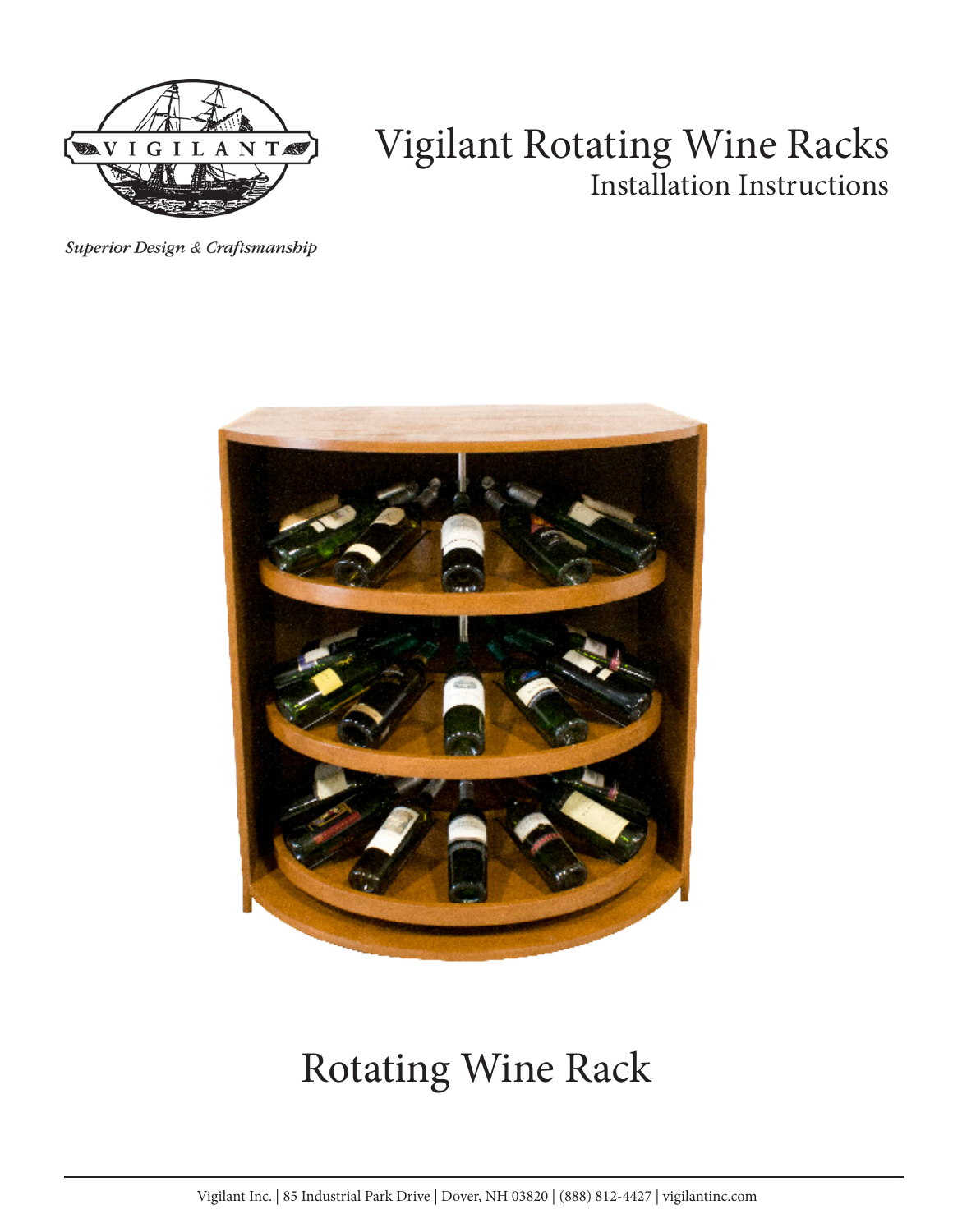#### Parts List:

- Top panel
- Back Panel
- 2 side panels
- Center rod with extension pole
- 3 Shelves (dependent upon order)
- 2 collars (dependent upon order)
- 2 mounting flanges with jack screws

#### Exploded View:

## Tools & Materials Needed:

- Drill and drill bits
- Tape measure
- #8 wood screws
- Fabrication spreader
- Clamp

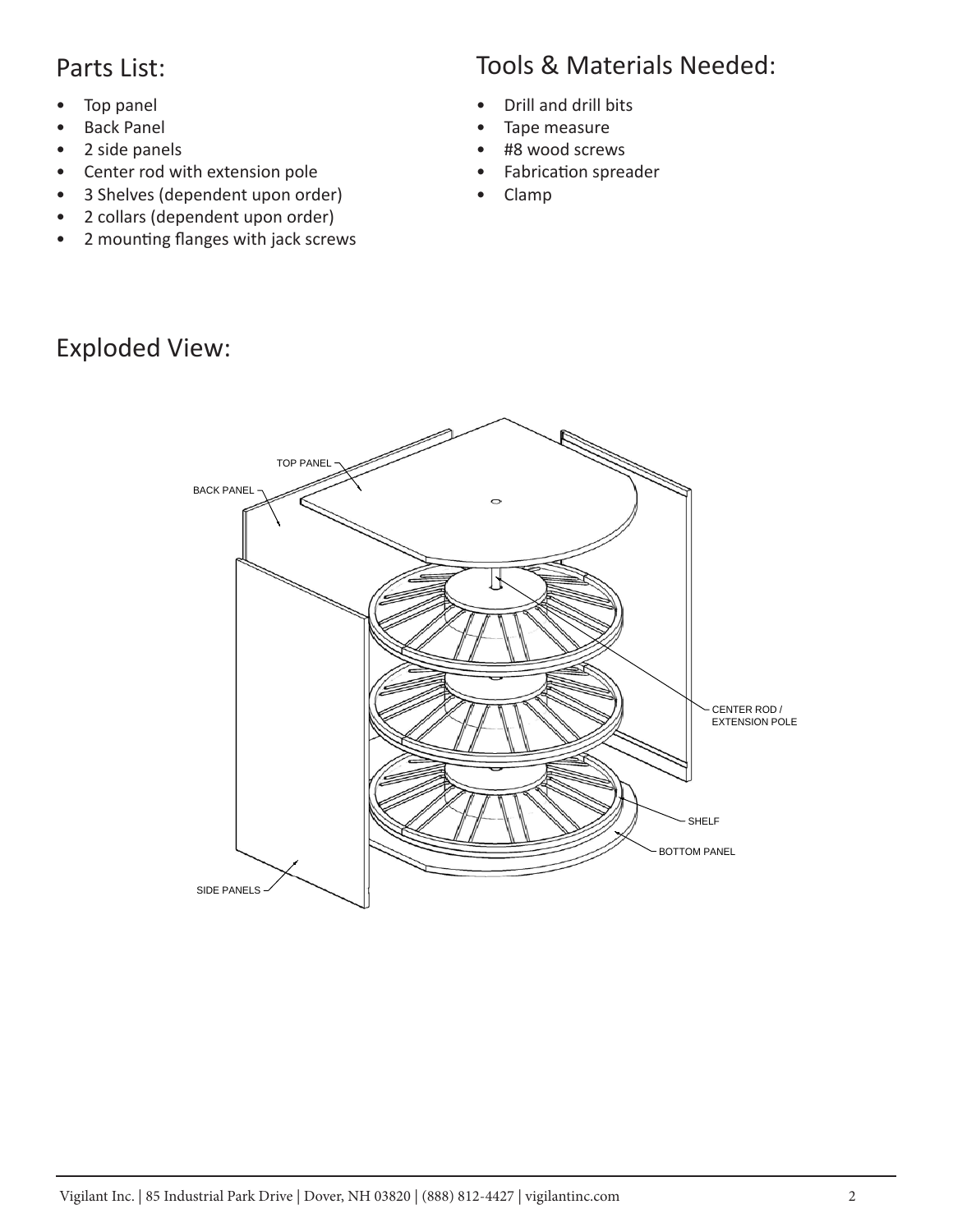## Assembly

- 1. Locate the top, bottom and side panels (See parts list).
- 2. Locate the mounting flange hardware and supplied screws and attach to the top and bottom panels. Make sure when attaching the mounting flanges that the set screws are facing the forward edge of each panel. (See figures 1 & 2)



Figure 1 Figure 2

- 3. With bottom and side panels stood vertically on their back edge affix the bottom panel to both side panels using the pre-drilled holes and screws provided.
- 4. Locate the jack screw (in a base cabinet application only) and thread it through the bottom panel into the lower mounting flange. The jack screw will be adjusted to contact the floor once the unit has been properly installed in place and affixed to the wall. (See figure 3)



5. Temporarily affix a fabrication spreader, this piece along with a clamp will keep the side panels from spreading when the unit is stood up.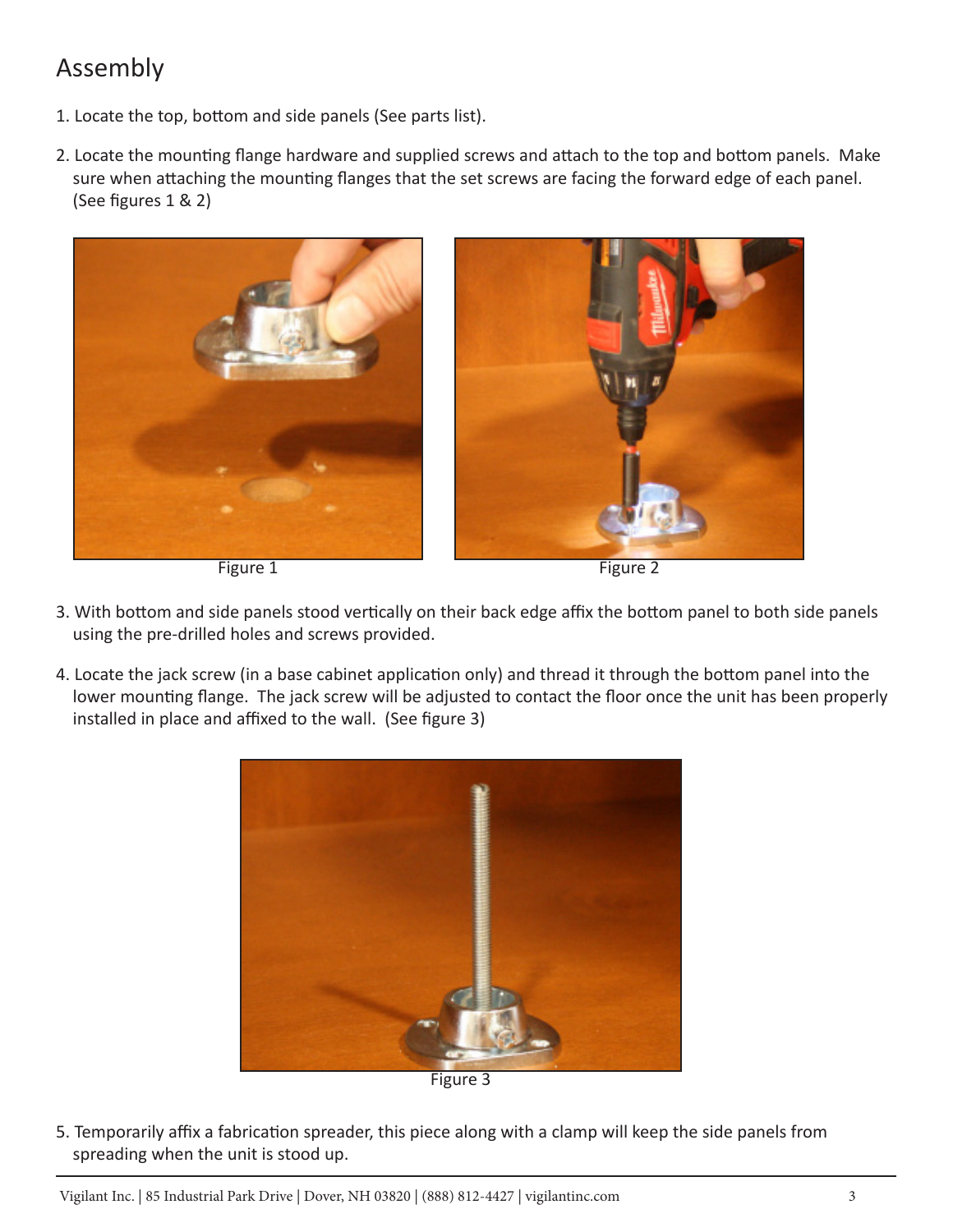6. Stand the unit up on its feet or bottom panel. (See figure 4)



Figure 4

7. Locate the shelves, center support rod, shelf stop collars, and center extension rod.



- 8. Remove all set screws and place in a safe location.
- 9. Place the center support rod into lower flange. With the set screw hole at the top of the rod facing forward tighten the base set screw in the lower mounting flange until rod is secured. (See figures 5 & 6)





Figure 5 Figure 6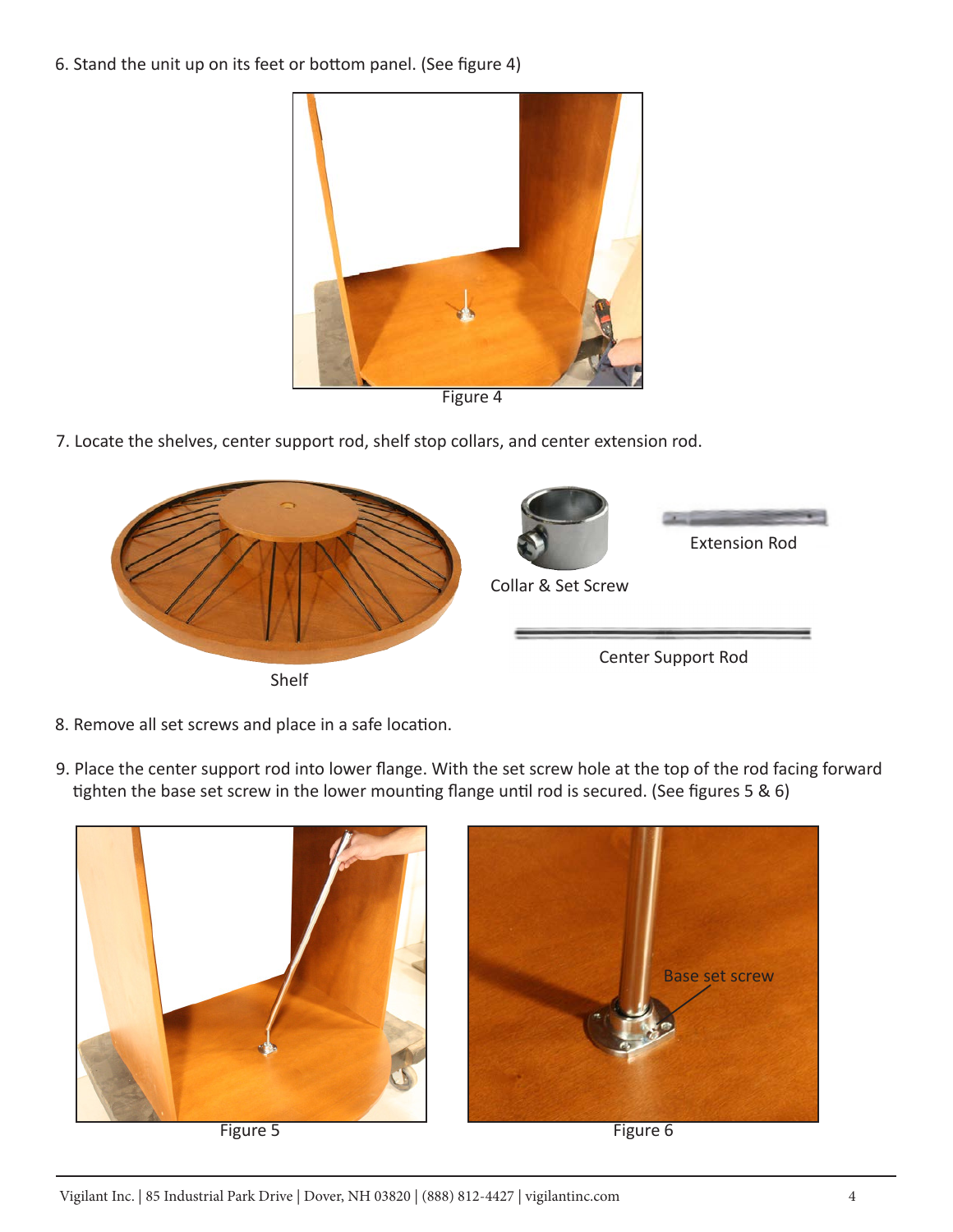10. Place first shelf directly onto lower mounting flange. (See figure 7)



Figure 7

11. Locate a shelf stop collar and slide it onto the center support rod. (See figure 8)



Figure 8

12. Repeat steps 10-11 until all shelves are installed. (See figure 9)



Figure 9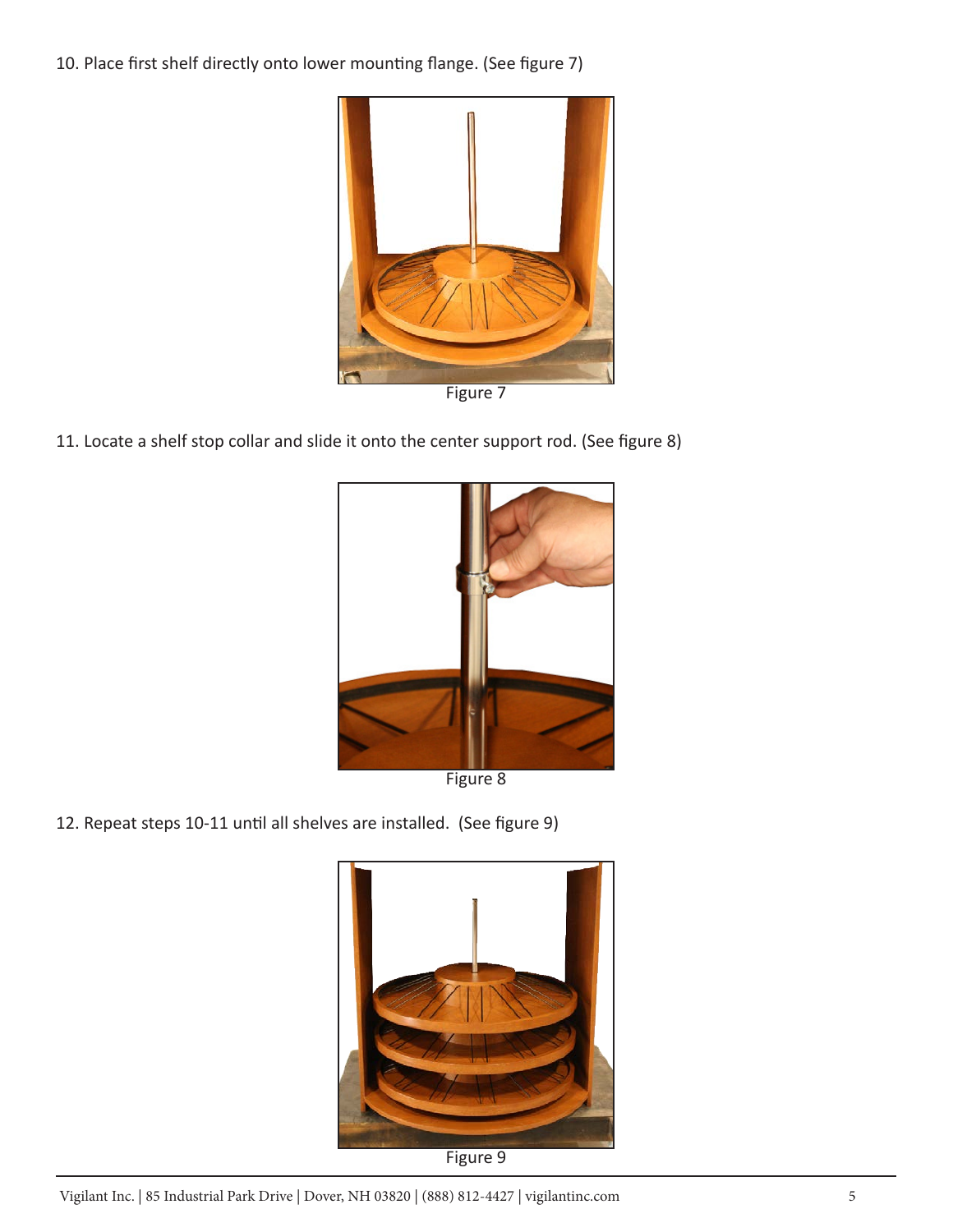13. Locate the top set screw that goes into the center support rod and the extension rod and slide the extension rod into top of center support rod. (See figure 10)



Figure 10

14. Attach the top panel, with top mounting flange (pre-attached), and affix to both side panels using the predrilled holes and screws provided. (See figure 11)



16. Locate the back panel and affix to back edge of top panel so the back panel top edge is flush with top of the assembled unit. (See figure 12)

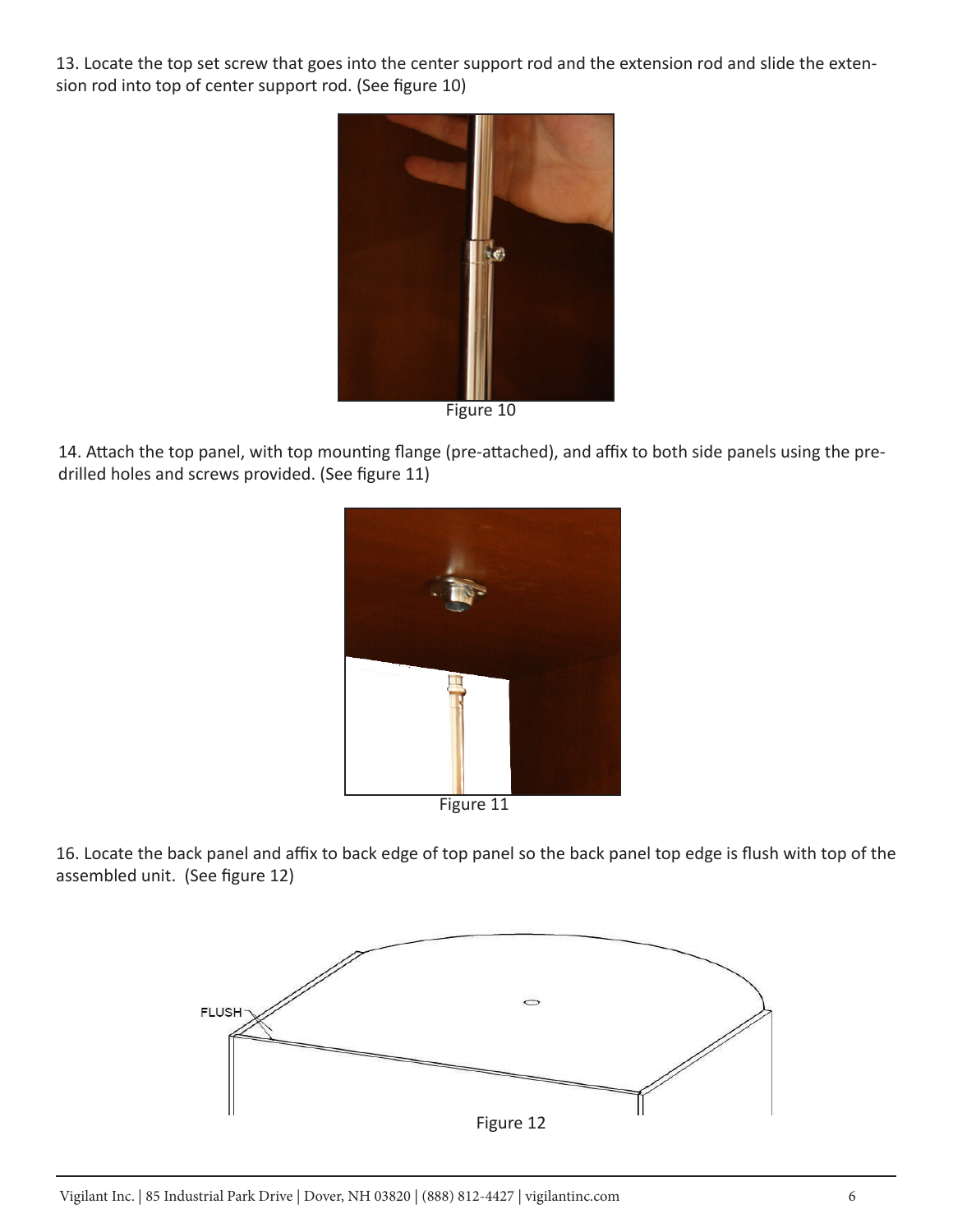17. Before affixing the back panel to the bottom panel back edge ensure that the carcass assembly is square by taking diagonal measurements. Once both measurements are equal, and unit is stabilized, affix the bottom edge of the back panel to the back edge of the bottom panel. (See figure 13)



18. Using a clamp or extra helper, press the cabinet side panels tight to the back panel and affix with a wire brad or staple. Be careful to not fasten through the side panel.

19. Once the carcass of the cabinet is assembled you can adjust the shelves the way you would like. We recommend moving the top shelf as close to the top as possible by loosening the collar and tightening at the desired location. Then split the difference between the remaining shelves using a tape measure and adjust the collar accordingly. (See figure 14)



Figure 14